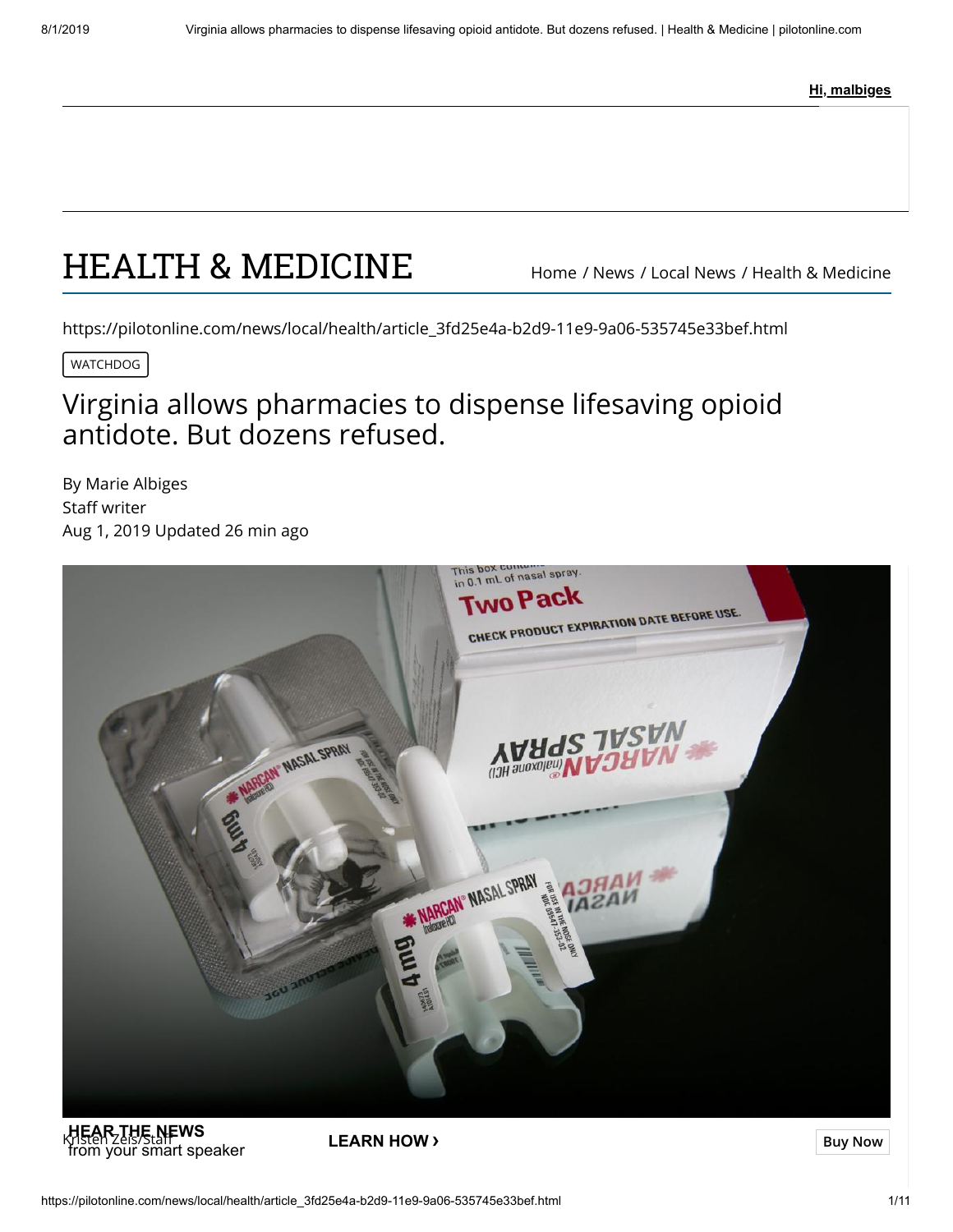Narcan, an opioid reversal drug, is photographed in the Virginian-Pilot studio in Norfolk, Va., on Tuesday, April 9, 2019.



Three years ago, Virginia's top health official set out to make it easier to get naloxone, the life-saving, overdose-reversing drug also known by its brand name, Narcan.

After the issuance of a "standing order" that in effect functions as a statewide prescription, you could — in theory — walk into any pharmacy without a doctor's permission and get a dose. If they dispense it, a pharmacist is required to first give you information on how to recognize the symptoms of an opioid overdose and how to administer the naloxone.

But a survey of over 80 pharmacies in Hampton Roads found that pharmacists are giving conflicting advice and are often confused or unaware of the standing order for naloxone.

Journalists at the Daily Press and the Virginian-Pilot called or visited pharmacies in 12 localities over several months and found that about 20 percent of them refused to dispense naloxone without a doctor's note, even after the standing order was mentioned.

Some pharmacists and pharmacy techs said they weren't "authorized" to dispense it, while others dismissed the standing order entirely, saying they'd never heard of it or the order didn't apply to their pharmacy.

"In the state of Virginia you have to have a prescription," one pharmacist said incorrectly.

The various responses show how difficult and discouraging it can be for the average person to get naloxone despite the state's efforts to make it easier to obtain.

 $\overline{\phantom{a}}$ 

Around Thanksgiving 2016, then-Commissioner of Health Dr. Marissa Levine issued the first standing order allowing board-certified pharmacists in Virginia to dispense naloxone one of three ways: through the Narcan nasal spray, the EVzio auto-injector, or in prefilled syringes.

Standing orders are often found in hospitals and doctor's offices — they allow other deshy like we worker**s Eike nuove** and physician assistants to administer the drugs<br>from your smart speaker or vaccinations. Schools also use them to administer drugs like epinephrine for allergic **HEAR THE NEWS**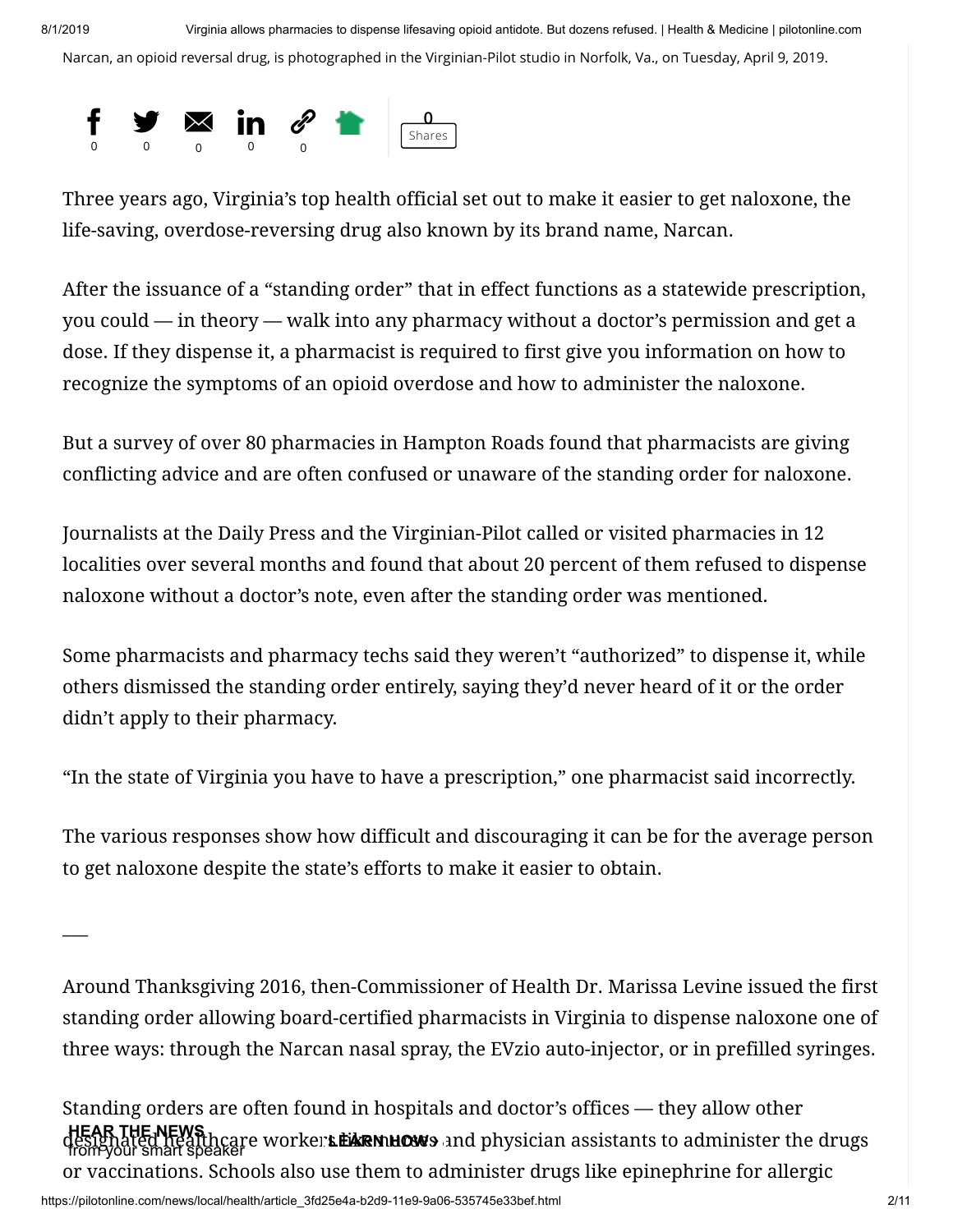reactions.

In notifying the pharmacists of Virginia's naloxone standing order, Levine warned them that opioid overdose deaths were expected to rise by 25% that year and told them to prepare for patients requesting naloxone.

A little more than 800 people had died that year in Virginia from fentanyl or heroin overdoses; another 471 died after overdosing on opioids.

"As we come together to celebrate the holidays, we are faced with the reality that the disease of addiction continues to worsen in the Commonwealth despite efforts on many fronts," she wrote to pharmacists.



Pasquotank-Camden Emergency Medical Services Naloxone comes in several forms, including a nasal spray.

Levine, now a professor at the University of South Florida, said in a phone interview

that at the time, she wanted to make sure everyone knew there was opioid addiction problem in Virginia.

"At that point, I wanted to make sure we were doing everything possible to decrease the deaths," she said.

She said she worked with other state agencies and the state pharmacy association to ensure all pharmacies were aware of the protocol.

"I can tell you that every pharmacist got information at that time," she said.

 $\overline{\phantom{a}}$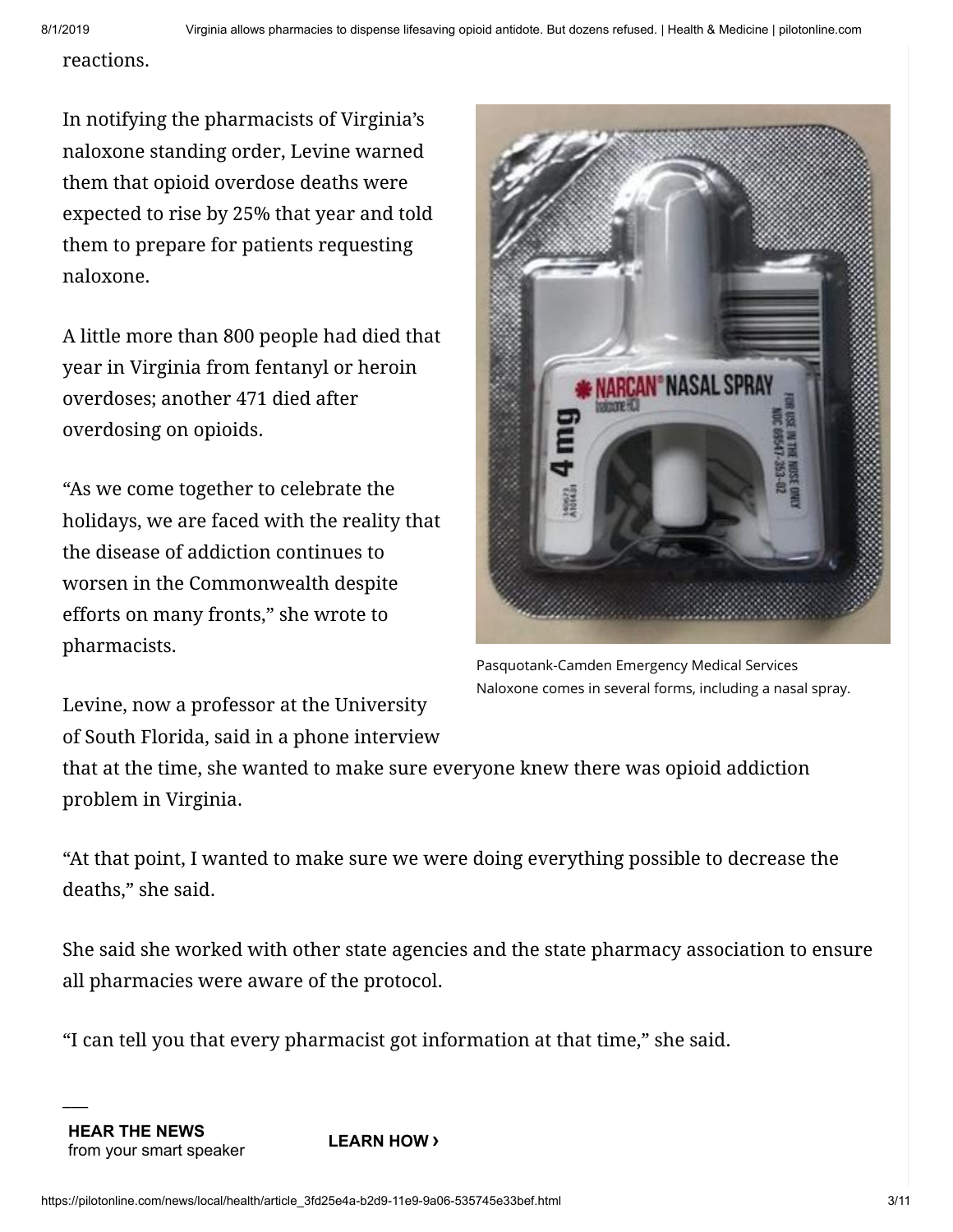Despite what information may have been shared to pharmacists, reporters received confusing and often conflicting responses to their requests for naloxone.

One pharmacy said naloxone was only available if you had a prescription for opioids, and another wanted proof of opioid use before dispensing naloxone.

One pharmacist said naloxone was "generally reserved" for patients on opioid medications, despite a recommendation from U.S. Surgeon General Jerome Adams, who encouraged Americans to carry it and know how and when to use it in a public health advisory last year.

One pharmacist at a CVS in Hampton said she could only prescribe naloxone without a doctor's note in the event of an emergency.

"There has to be somebody in crisis basically right then and there," she said.

#### BY THE NUMBERS

The newspaper called or visited 82 pharmacies in 12 Hampton Roads localities.

About **20%** refused to dispense naloxone without a doctor's note, even though a standing order exists.

Of the 19 independent pharmacies we called, 7 (37%) said yes to dispensing naloxone on the first try.

Of the 32 chain grocery stores called, like Harris Teeter and Food Lion, 17 (53%) said yes on the first try.

Of the 31 chain pharmacies called, like CVS and Rite Aid, 21 (68%) said yes on the first try.

About **45%** of the 82 pharmacies immediately knew about the standing order.

Pharmacists gave cost estimates of **\$90-\$250** for naloxone.

**2,539** naloxone prescriptions were dispensed using the standing order between July 2018 and March.

Data compiled from The Virginian-Pilot's findings and the Virginia Prescription Monitoring Program.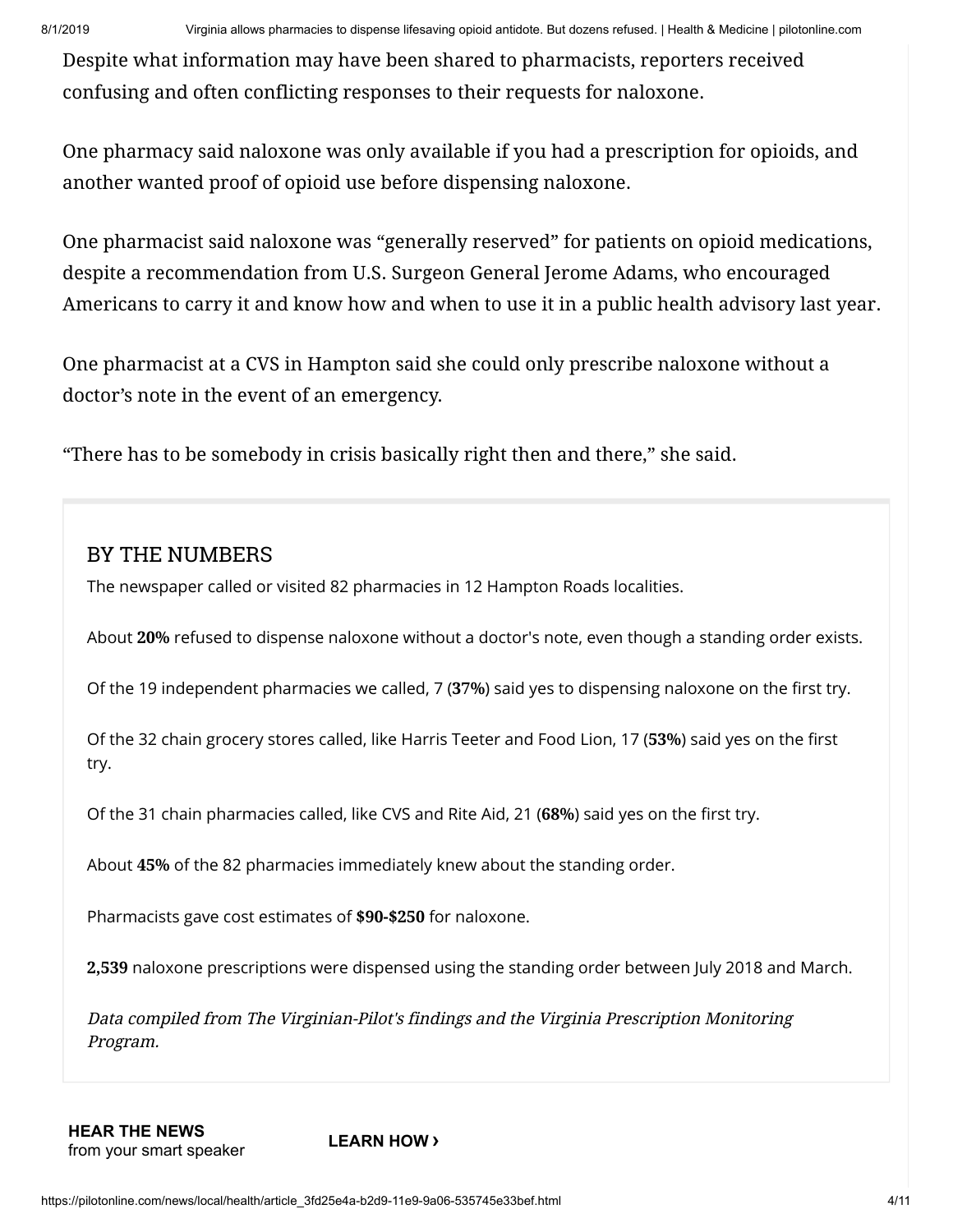At least 15 pharmacies didn't know about the standing order when reporters mentioned it after being told they needed a prescription. Several times, reporters were put on hold while the person answering the phone consulted with the pharmacist.

At least eight pharmacies incorrectly said insurance would only cover the naloxone if it was obtained through a doctor's prescription. Several others said it would be cheaper with a prescription.

At least seven pharmacies said they didn't have any naloxone in stock and would have to order it.

Other pharmacists were more helpful. One at a Walmart pharmacy told a reporter he would dispense it for free if needed.

"We'd rather you have it than not have it," he said.

Around 45% of the pharmacies immediately knew about the standing order, or at least that there was no need for a doctor's prescription.

Reporters were repeatedly asked what they wanted naloxone for, and who would use it.

At one pharmacy, a pharmacist berated a reporter with questions, asking where she'd heard the term "standing order" and if she was doing research. He said naloxone could only be given without a prescription during an emergency.

After the reporter identified herself and was told she'd have to speak with a media representative, the pharmacist hung up, researched the pharmacy's position on dispensing naloxone without a prescription and called the reporter back. He told her near the end of the call it had been a learning experience and would be used as a lesson to train the pharmacy techs so the confusion wouldn't happen when the request was "for real."

When presented with the newspapers' findings, Dr. Parham Jaberi, chief deputy commissioner for the Virginia Department of Health, wondered aloud if a broader, statewide pharmacy study could be done to see how naloxone is being offered.

**HEARTHPLINE WE** welved could do a better job of getting (naloxone) in the hands of those who **FRAM THE NEWS PORT OF SAID IN LEARN HOW >**<br>from your speaker of the phone interview.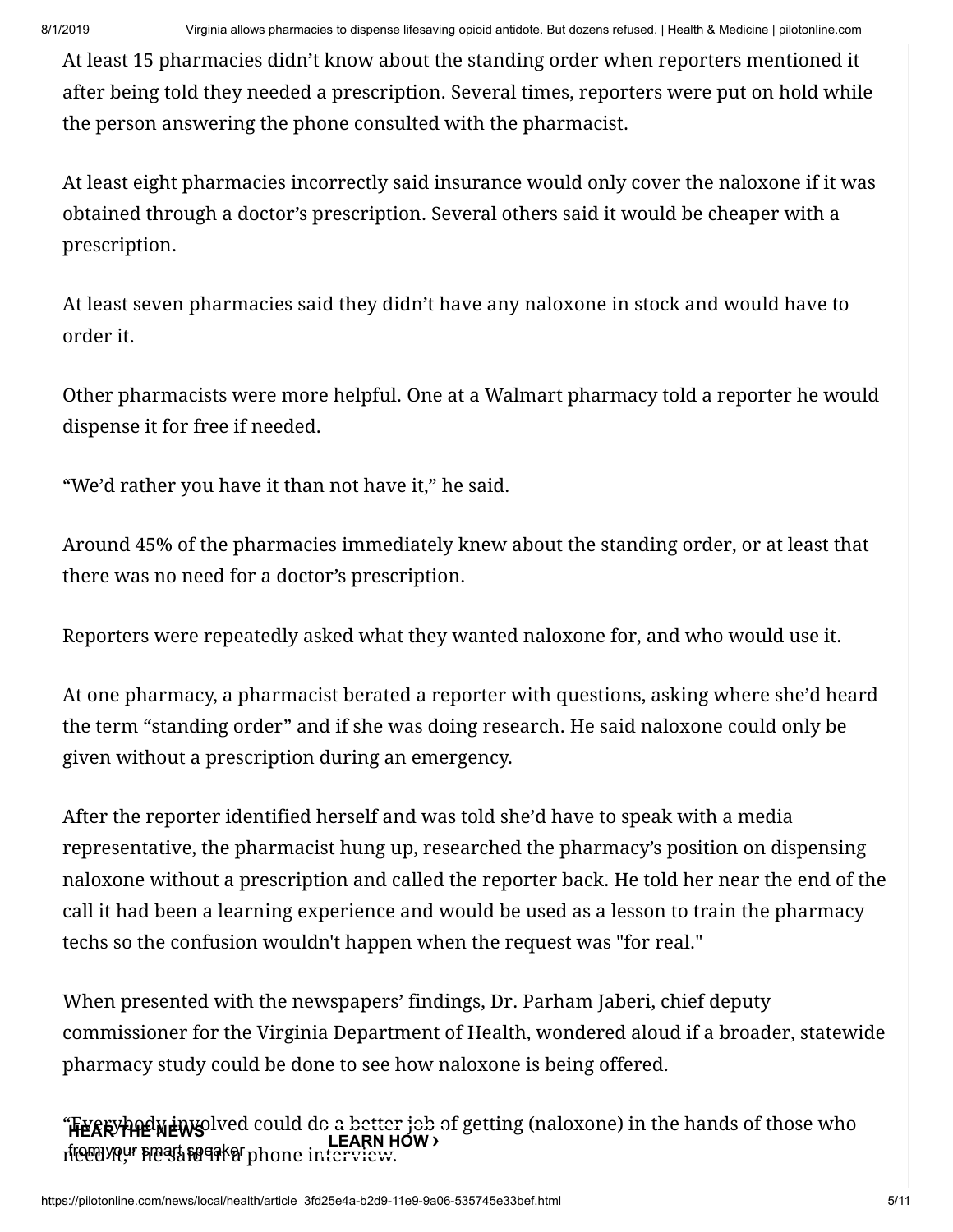$\overline{\phantom{a}}$ 



Kristen Zeis/Staff **[Buy Now](http://pilot.mycapture.com/mycapture/remoteimage.asp?backtext=Return%20to%20photo&backurl=https%3A%2F%2Fpilotonline.com%2Fnews%2Flocal%2Fhealth%2Farticle_3fd25e4a-b2d9-11e9-9a06-535745e33bef.html&thumbpath=https%3A%2F%2Fbloximages.newyork1.vip.townnews.com%2Fpilotonline.com%2Fcontent%2Ftncms%2Fassets%2Fv3%2Feditorial%2F0%2F63%2F063994b1-3663-5bcf-a8a4-ab22a6a694a8%2F5cacc23670431.image.jpg%3Fresize%3D540%252C360&previewpath=https%3A%2F%2Fbloximages.newyork1.vip.townnews.com%2Fpilotonline.com%2Fcontent%2Ftncms%2Fassets%2Fv3%2Feditorial%2F0%2F63%2F063994b1-3663-5bcf-a8a4-ab22a6a694a8%2F5cacc23670431.image.jpg%3Fresize%3D540%252C360¬es=https://bloximages.newyork1.vip.townnews.com/pilotonline.com/content/tncms/assets/v3/editorial/0/63/063994b1-3663-5bcf-a8a4-ab22a6a694a8/5cacc23670e24.~townnews~.jpg)** Narcan, an opioid reversal drug, is photographed in the Virginian-Pilot studio in Norfolk, Va., on Tuesday, April 9, 2019.

Advertisement

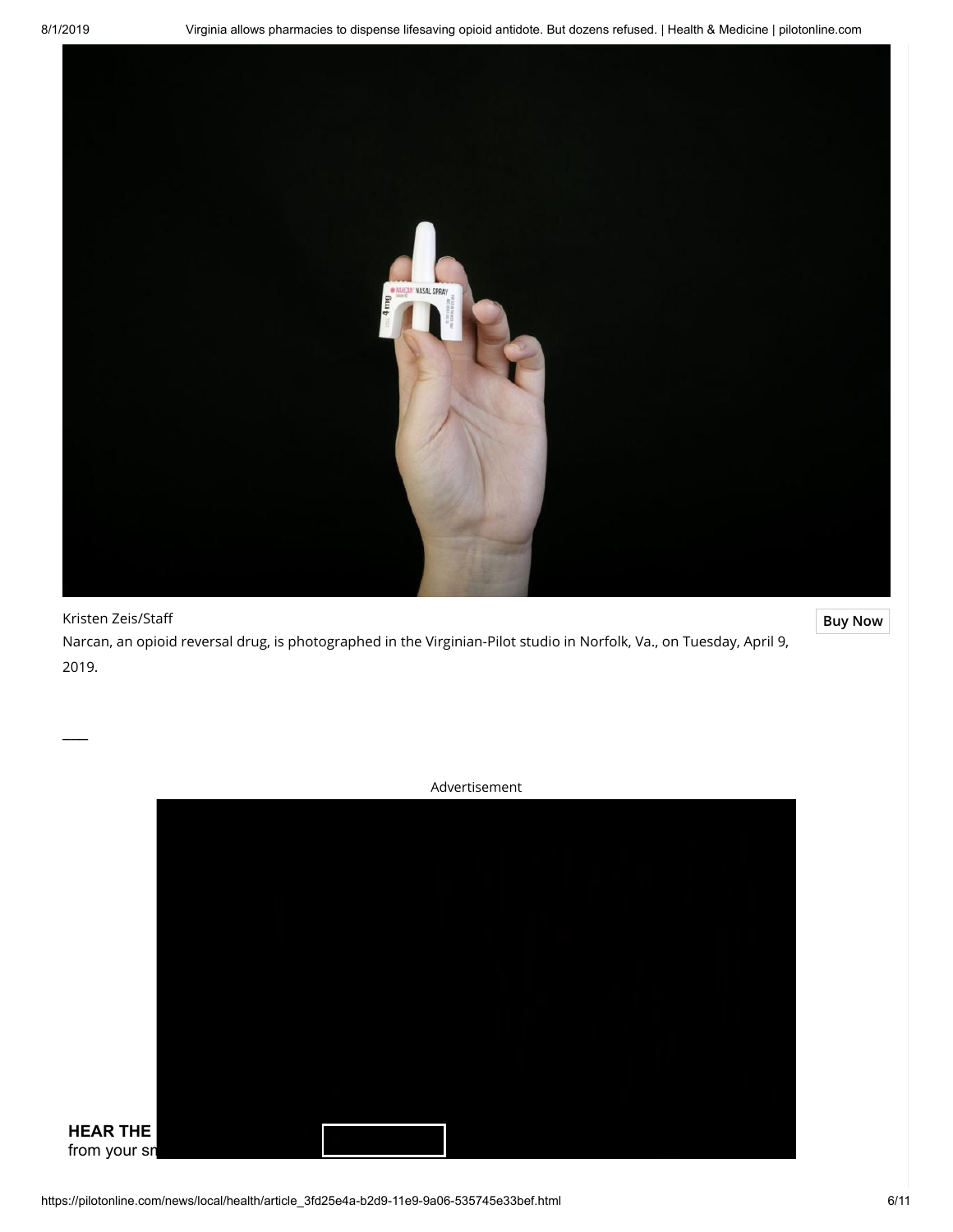8/1/2019 Virginia allows pharmacies to dispense lifesaving opioid antidote. But dozens refused. | Health & Medicine | pilotonline.com

According to the Prescription Drug Abuse Policy System, all 50 states have some form of a law granting access to naloxone without a prescription.

Unlike in states such as Pennsylvania and Wisconsin, no list of Virginia pharmacies that participate in the standing order exists. Virginia can't mandate pharmacies take part.

Caroline Juran, the state Board of Pharmacy executive director, said in an email the only reasons she could see for a pharmacist refusing to dispense naloxone would be not having it in stock or not fully understanding the standing order.

In an email, the Virginia Pharmacists Association said it had "no insight" into why a pharmacist would refuse to participate in the standing order.

The federal Substance Abuse and Mental Health Services Administration says people experiencing an opioid overdose may suffer from body aches, irritability, dizziness, weakness, nausea, diarrhea, fever or chills if they are given naloxone because it blocks opioid receptor sites and reverses the effects of an overdose. In other words, it feels like withdrawal.

Health experts agree naloxone isn't harmful when taken accidentally, or when you're not experiencing an overdose, and it doesn't have any addictive properties.

Sharon Gatewood, associate professor at Virginia Commonwealth University School of Pharmacy, specializes in community pharmacy practice and is director of the Virginia Pharmacists Association.

She co-wrote a paper, "Public attitudes and beliefs about Virginia community pharmacists dispensing and administering naloxone," published last summer in the Journal of the American Pharmacists Association.

Gatewood found pharmacist attitudes on dispensing naloxone often depend on where in the state they are. Those who are in favor of dispensing naloxone often are based in geographic areas where the opioid problem is pervasive. They also tend to have more regular contact with customers who are asking about it.

```
HEAR THE NEWS
from your smart speaker LEARN HOW ›
```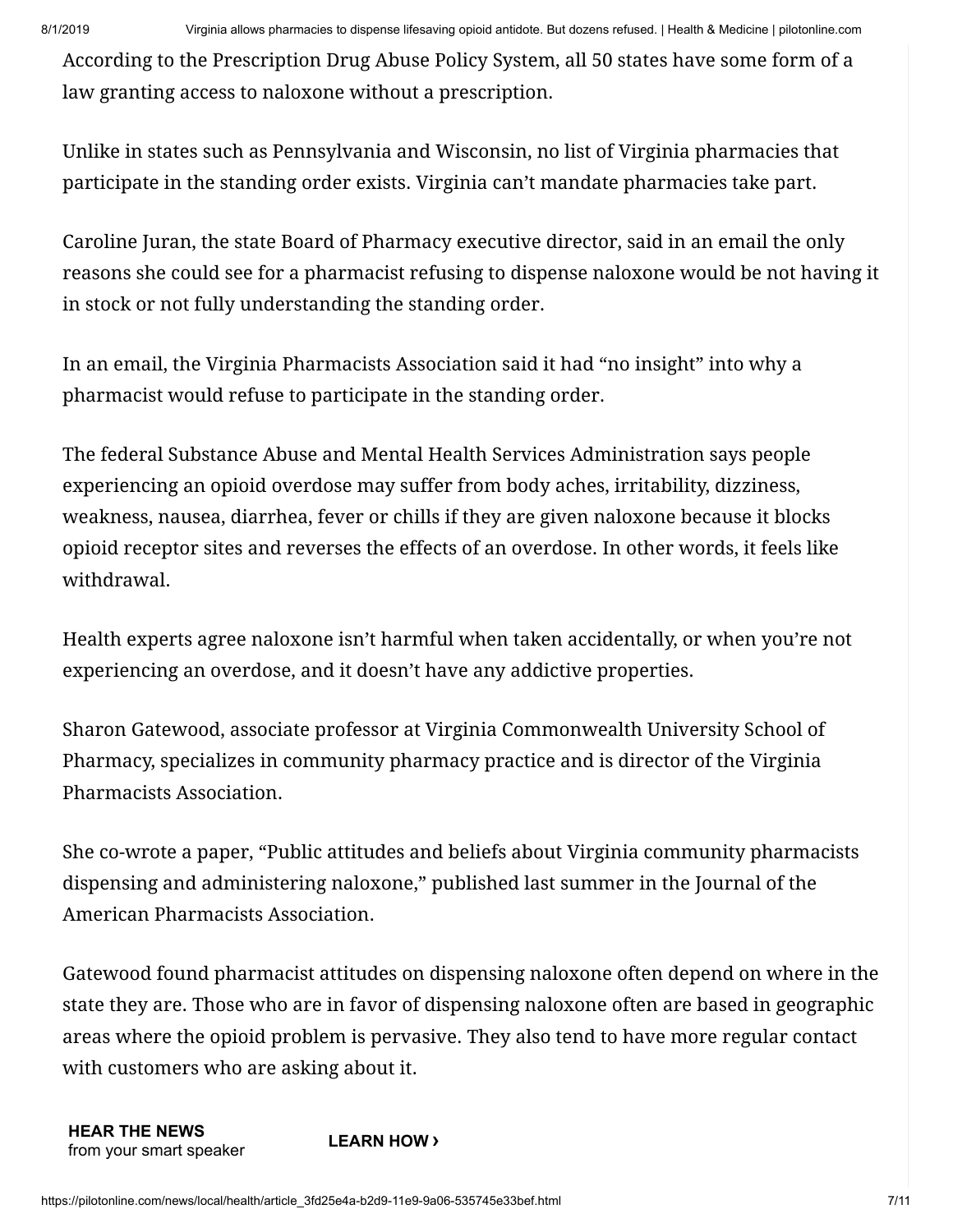$\overline{\phantom{a}}$ 

Her research found that most people — 66% — were comfortable with pharmacists dispensing naloxone. Of those who weren't comfortable, most said they believed doing so would promote drug abuse and reckless behavior.

"I do understand there is a group out there that says, 'Oh, but people are using it to be able to push the limits with opioids,'" Gatewood said in an interview. "These are also the population that believe that medication-assisted treatment for opioid-use disorder is a problem. And that's it. They don't see that as recovery."

Ericka Crouse, a professor at VCU's School of Pharmacy, said she's heard anecdotes from colleagues in Baltimore who said drug dealers would sometimes tell their customers to buy naloxone alongside a new street product if they were concerned it might be deadly.

Levine said she wasn't worried about people getting naloxone and selling it on the streets, like with other prescription drugs.

"If people weren't dying, I might be more concerned about that," she said.

The push to make pharmacists more involved in patients' overall health care is just starting to become more urgent, said Anne Burns, the vice president of professional affairs for the American Pharmacists Association.

"As an organization, we've been vigorously promoting the importance of naloxone in preventing overdose," she said over the phone.

But there's a learning curve, she said. Not all pharmacists understand the role they can play, and they have different beliefs about which patients need naloxone.

"There are some who feel like any patient on an opioid should be co-prescribed naloxone, and there are others who feel like we really need to target the higher-risk patients," she said.

And if there's not a high demand for it, Burns said many pharmacies won't spend the money to have the naloxone sit on their shelves for months only to have it expire.

**HEAR THE NEWS** from your smart speaker **LEARN HOW ›**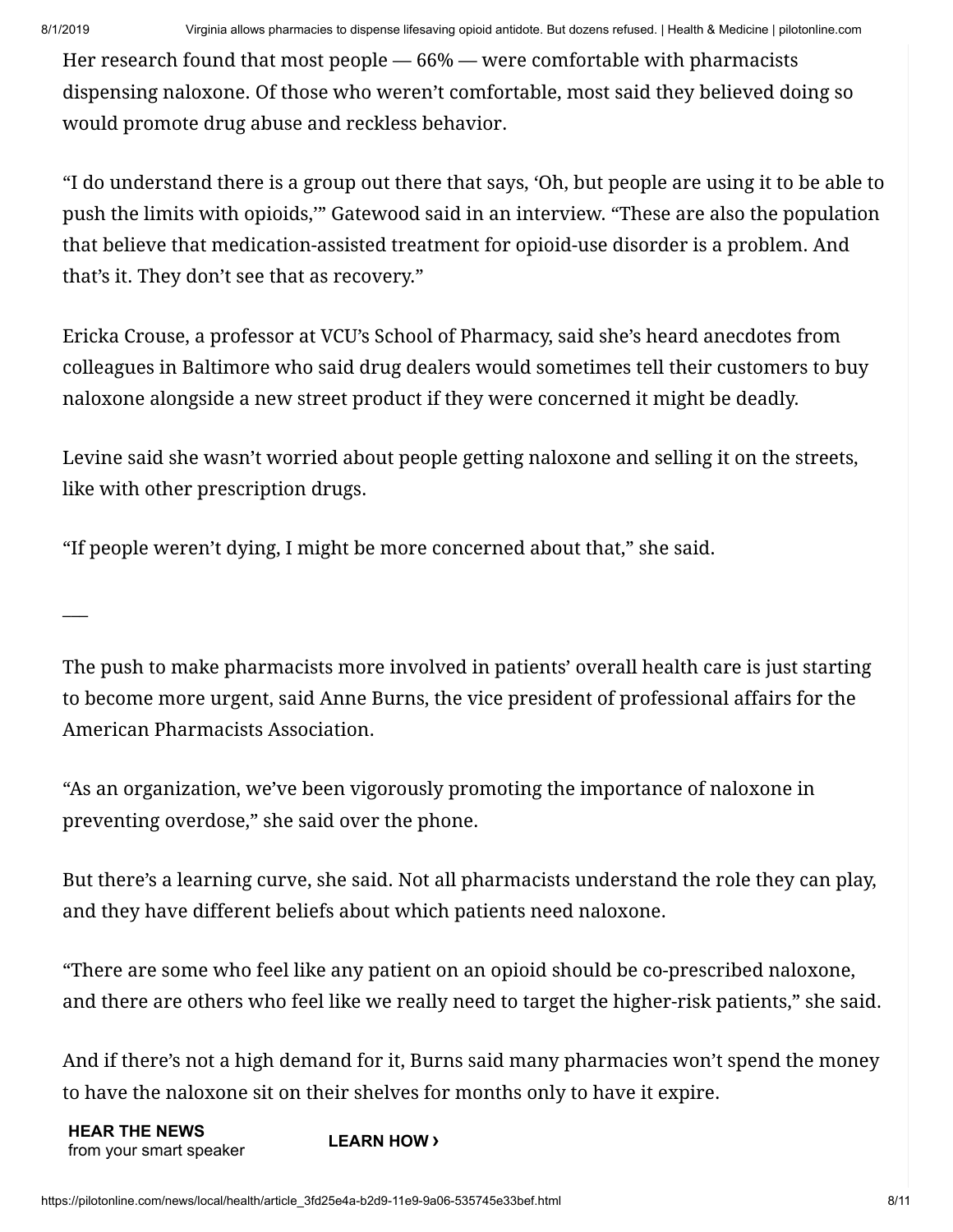If they agree to dispense naloxone without a prescription, pharmacists are required to provide counseling in opioid overdose prevention and teach the requester how to recognize and respond to an overdose. They must also demonstrate how to administer the naloxone and go over what will happen once the drug is used.

 $\overline{\phantom{a}}$ 

Between July 2018 and March, naloxone was given out under the standing order 2,539 times, according to the Virginia Department of Health Professions.

That's about 9% of the 28,358 naloxone prescriptions dispensed statewide between July 2018 and March.

Even if people who want to get naloxone get past the first hurdle — finding a pharmacy willing to dispense the drug without a doctor's note — they'll have to get through another barrier: the cost.

The 82 pharmacies surveyed gave wildly different price estimates to get naloxone without insurance, from \$90 to around \$250.

"It's quite expensive," one pharmacist in Portsmouth told a reporter. Another called the cost "terrible."

Medicaid covers a dose of naloxone, and more insurance companies have begun covering it at least in part, Burns said. One reporter was able to obtain naloxone with the standing order through insurance for around \$37.

Maria Reppas, a spokeswoman for the Department of Behavioral Health and Developmental Services, said her department began partnering with the Department of Health to dispense naloxone when federal grant funds became available.

The behavioral health department can directly give naloxone at Remote Area Medical clinics. And it funds community services boards — local government-run facilities that provide behavioral health and developmental disability services — who are authorized by the Board of Pharmacy to directly distribute it using federal funds.

#### Some public health departments also stock and dispense naloxone. from your smart speaker **LEARN HOW ›HEAR THE NEWS**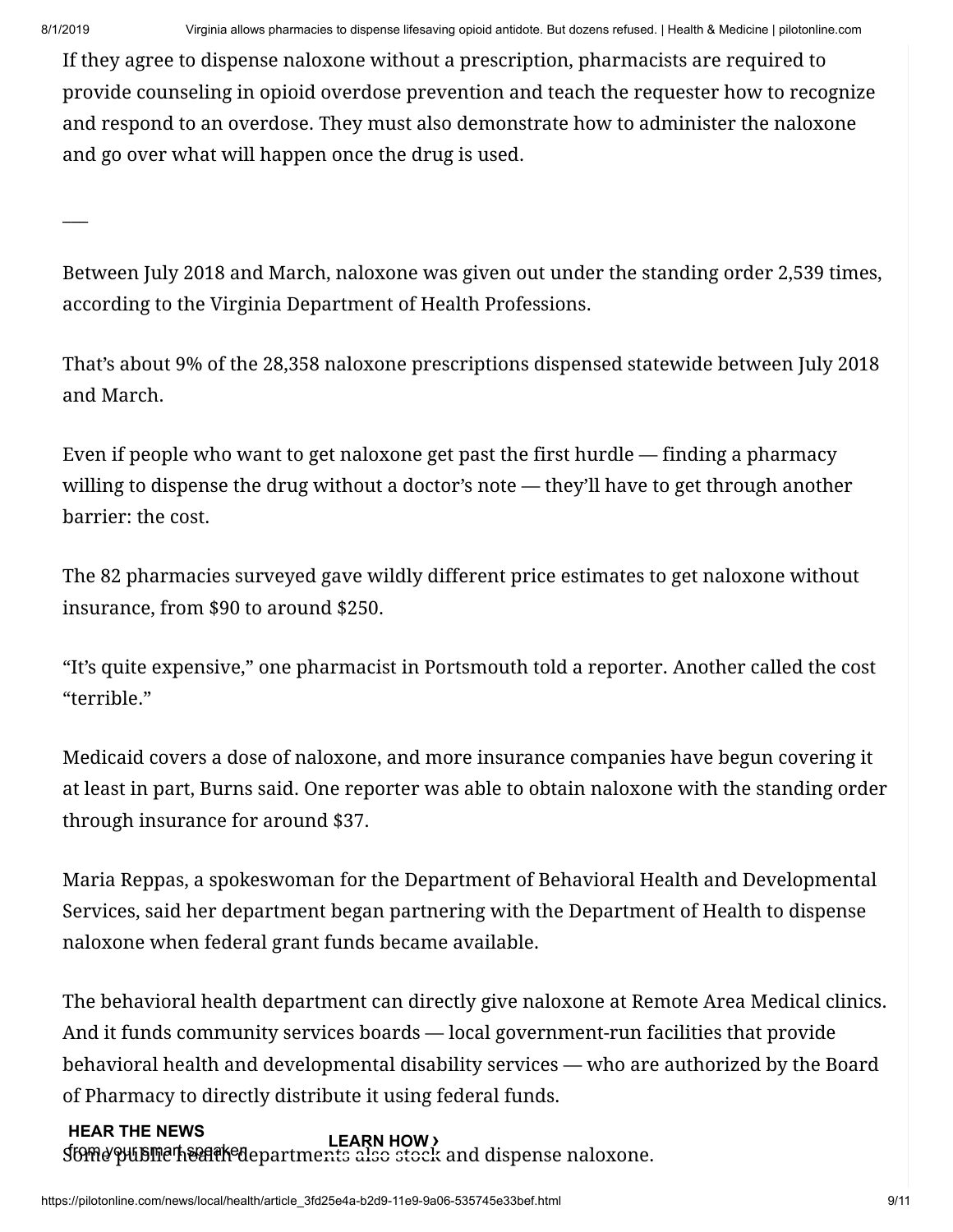8/1/2019 Virginia allows pharmacies to dispense lifesaving opioid antidote. But dozens refused. | Health & Medicine | pilotonline.com

And some organizations that have the authority to distribute the drug provide it to people at the end of the REVIVE! training, the opioid overdose and naloxone education program.

The state health department has spent more than \$1.3 million since the standing order went into effect on naloxone that's been handed out to local health districts, who then dispense doses at health fairs, free clinics and other venues.

Several local police departments said an individual couldn't come to police headquarters and ask for a dose, but officers, EMS personnel, jail staff and school nurses are all authorized to carry and administer it in emergency situations.

Levine, the former health commissioner, said she recognizes there are still barriers to accessing naloxone. But at the very least, she's glad she helped it become more readily available, at least to some.

"I can't imagine that it didn't do some good," she said. "It was never meant to be the final answer."

Staff writers Sara Gregory, Matt Jones, Jessica Nolte, Josh Reyes and Elisha Sauers contributed reporting.

## HOW WE REPORTED THIS

After learning about the standing order and being denied access to naloxone at pharmacies, reporter Marie Albiges enlisted the help of five other reporters to call or visit licensed pharmacies in Hampton, Newport News, Poquoson, York County, Williamsburg, Smithfield, Gloucester, Norfolk, Suffolk, Virginia Beach, Chesapeake and Portsmouth.

In a spreadsheet, reporters documented pharmacists' and other employees' responses to questions about whether they dispensed naloxone, whether a prescription was needed, and whether pharmacists knew about the standing order.

Marie Albiges, 757-247-4962, [malbiges@dailypress.com](mailto:malbiges@dailypress.com)